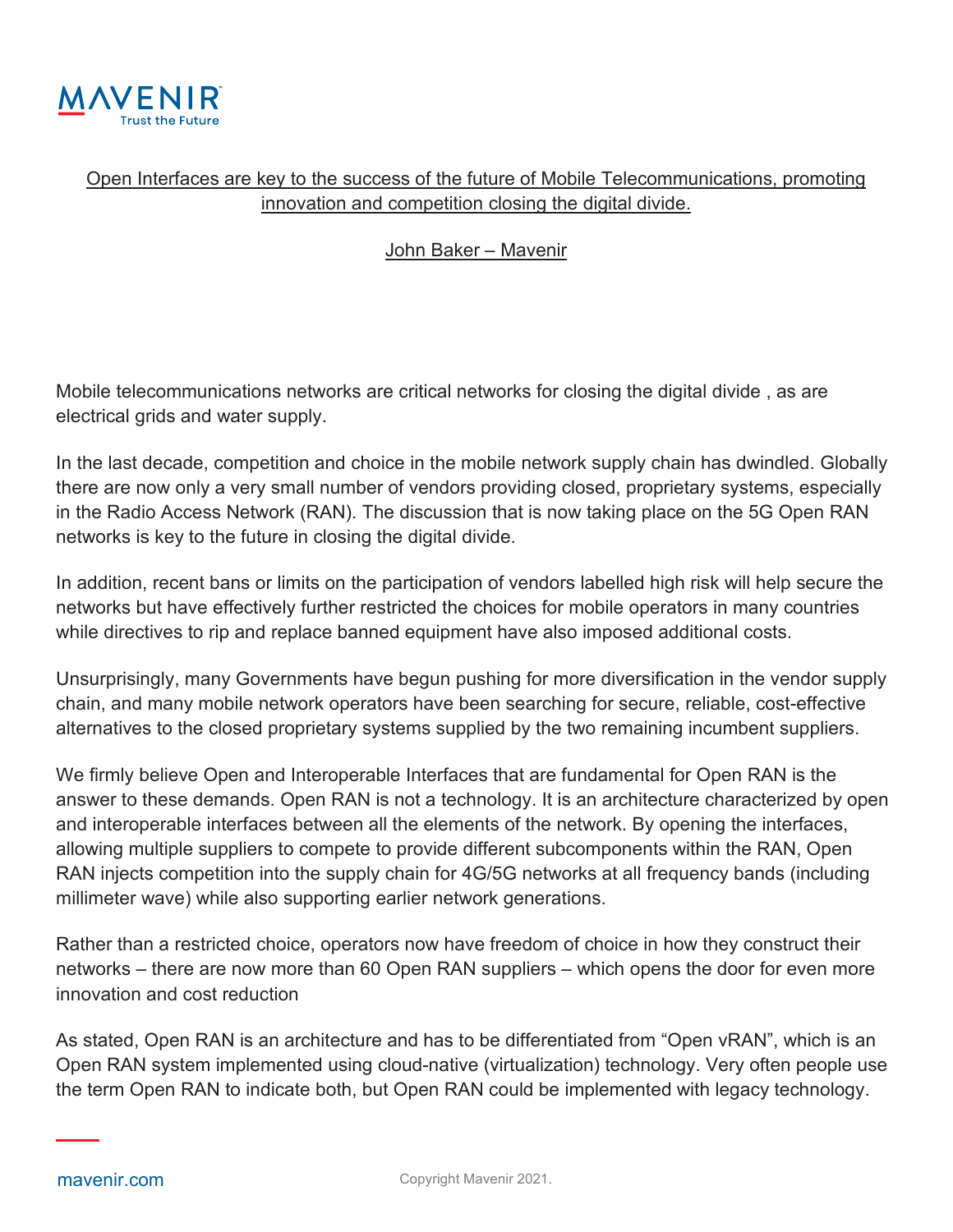

We believe that Open RAN delivers substantial benefits through Open Interfaces:

- It results in cost efficiencies estimated at 49% CapEx savings within one year and 31% OpEx savings over five years.
- The ability to move the RAN to the cloud offers potential energy cost reductions, as the RAN processing can now be shared among many cell sites and allows for more efficient management of network traffic load fluctuations during the day and evening. Modelling of the traffic profiles over a 24-hour period across different types of cells, demonstrates that power savings in the range of 30-55% can be achieved.
- Open RAN increases security. Open interfaces and "Zero Trust" principles allow multiple independent parties to continuously test the security of the network elements and the system. This makes it more likely that any vulnerability or threat is detected and remedied. Open interfaces also support more virtualized network functions, enabling additional security controls through micro-segmentation and containerization.
- It opens up networks to more participants, with competition and innovation benefits. As Rakuten, DISH and other MNOs have demonstrated, it allows complete system integration with a broad supplier ecosystem

Three years ago, to fill the gap in existing 3GPP specifications, where 3GPP continue to allow proprietary interfaces, several MNOs founded the O-RAN Alliance to help support open and interoperable interface specifications. Today, the Alliance is led by 28 operators with some 240 suppliers participating. However, the O-RAN specifications have not yet been adopted within 3GPP standards.

Now, in a [Ministerial Declaration,](https://assets.publishing.service.gov.uk/government/uploads/system/uploads/attachment_data/file/981567/G7_Digital_and_Technology_Ministerial_Declaration.pdf) the G7 Digital and Technology Ministers have recognized the potential of emerging open and interoperable network architectures. We welcome the acknowledgement that it is essential that the development of digital technical standards is underpinned by transparency, openness of process and participation, relevance, and consensusbased decision-making.

The Framework for G7 collaboration on Digital Technical Standards is a step in the right direction. As part of that commitment to international collaboration G7 Governments should work together to review the effectiveness of the governance and operational frameworks of global and regional standards setting bodies.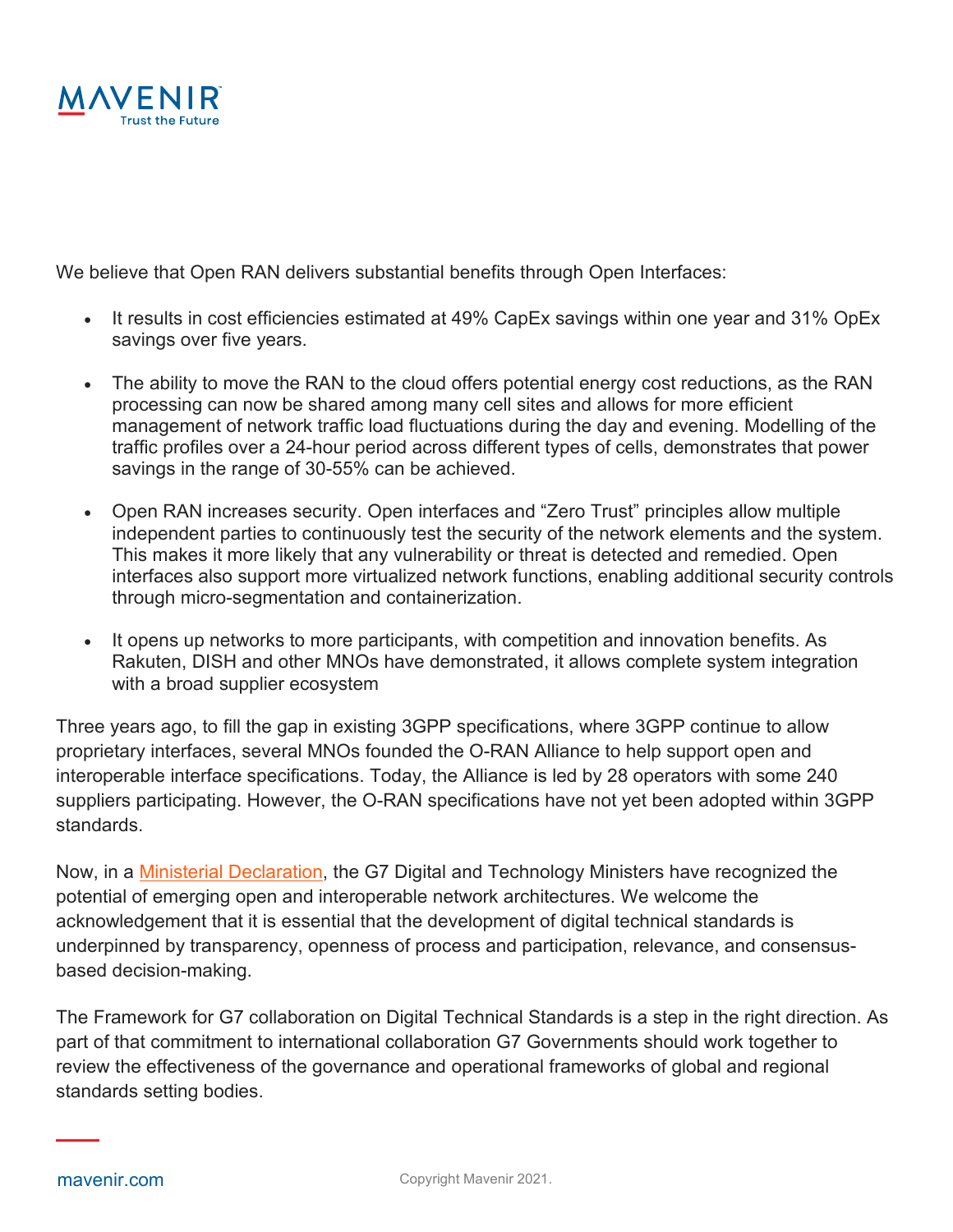

G7 Governments have an opportunity to support an increase in participation by smaller Open RAN vendors in the international standard setting organizations (that are unable to match the spending of large established vendors) and advocate for the advancement of open and interoperable interfaces in global standards.

Participation in standard setting bodies is expensive and resource intensive, which has hindered the ability of smaller Open RAN suppliers to meaningfully participate. Correcting such dynamics in standard setting will contribute to creating a level playing field where smaller, innovative Open RAN vendors can compete alongside legacy suppliers.

We are encouraged by the significant investments announced by several G7 nations such as Germany, Japan, the UK and the USA, who are significantly supporting Open RAN and opening up their markets to a greater competition and innovation as they build their next generation networks.

Governments can help accelerate large-scale Open RAN development – and overcome the dependence on, and lock-in of, legacy vendors caused by closed proprietary architecture – by using R&D funding and financial incentives for challenger vendors and mobile operators adopting Open RAN networks that have been developed to open interface specifications.

We are both pleased and grateful with the progress made in advancing Open RAN. But we believe that the single biggest blocker to the future success of Mobile Telecommunications remains the influence that incumbent vendors have in standard-setting bodies. We are very glad that this issue has come up in the G7 discussions but are strongly of the view that government and the ITU should grasp this issue to advance vendor diversification.

The UK Livingston report was very clear that the current system of standard setting is not working for the UK or its allies in delivering diverse, secure and resilient telecoms network equipment. It also said that "the Government has a key role to play in **coordinating national activity on telecom standards across government and with industry, academia and organizations**." Standard setting bodies have, over the years, generally had members who are representatives of, or are close to, incumbent suppliers. As a result, they have been slow to see the possibility of new approaches and are reluctant to update standards in a manner that facilitates the adoption of these innovations.

We have seen the same dynamic in other sectors such as aviation (where incumbent airlines dominate the industry bodies which grant slots in major airports) or energy (where incumbent suppliers control the code system that governs the rules energy companies must live by): standard setting bodies will tend to, consciously or unconsciously, maintain rules and standards that favor the commercial interests of the companies already present in the sector.

We understand that standard setting has a strong dimension of international coordination and